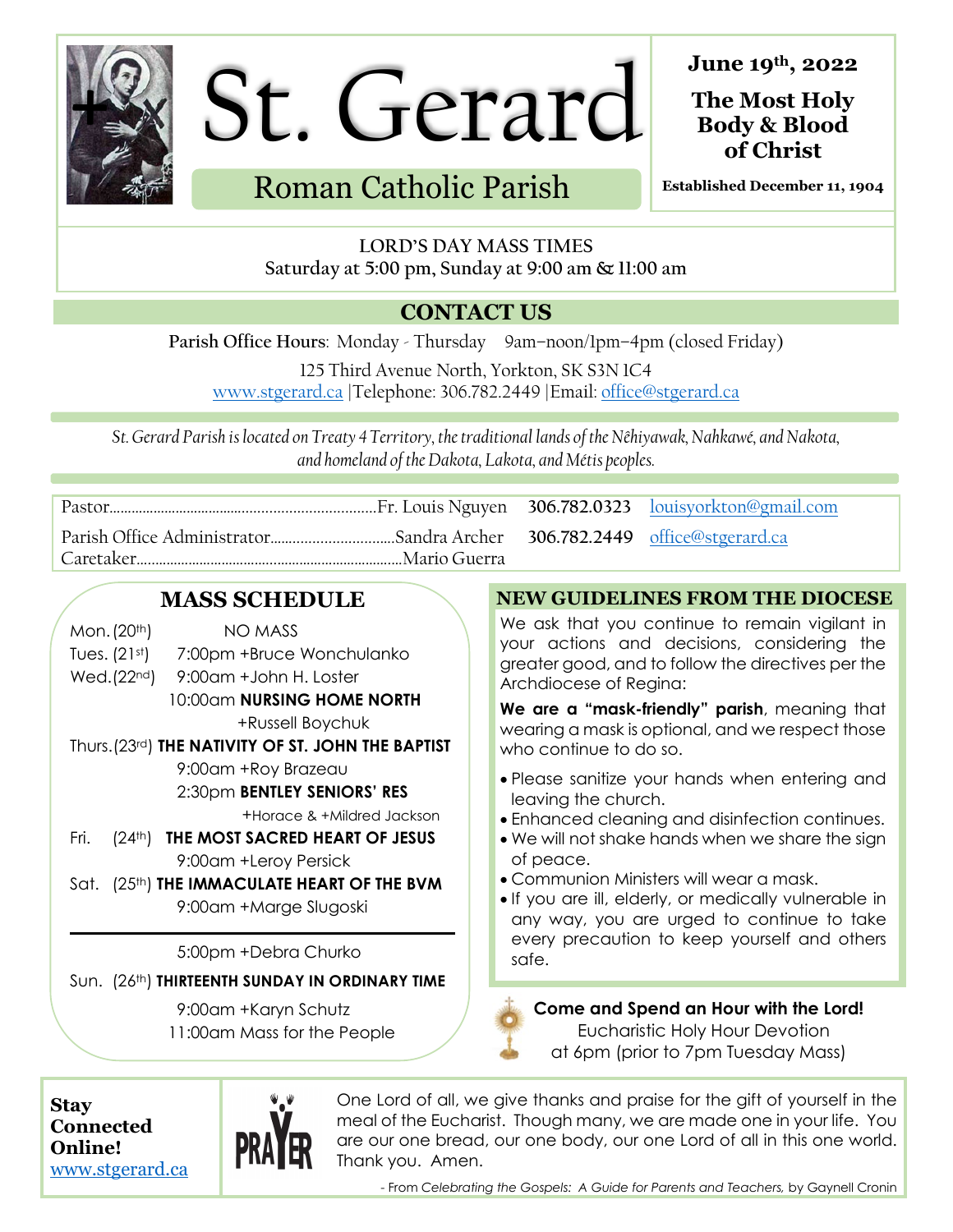### **A Message from Deacon Dave Hudy ….**

#### Dear Friends,

Today we celebrate the great feast of the Most Holy Body and Blood of Christ, Jesus comes to us in the Holy Eucharist, he gives himself to us in a mystical way. Today's gospel, though, reminds us that Jesus also cares about the physical needs of his people.

Luke tells us about the feeding of a huge crowd, five thousand men alone, with only five loaves and two fish. There are many lessons to be learned from this gospel, one of which that if we seek spiritual guidance from Jesus, he will look after our physical needs! It's interesting to note that the crowd seemed to show little concern as to whether or not they had enough to eat. That's because they were so intent on listening to Jesus, learning from him and being cured. The crowd was searching for God, for something spiritual and lasting, they left behind all the concerns and worries of that day in order to follow our Lord.

These people left everything, at least for a day, to follow him, and Jesus does not let them down! We can ask ourselves if we would have joined the crowd that followed Jesus if we had the chance that day. Would we have given up the everyday physical concerns of our lives?

What do I put first in my life? Do I put my *physical* needs always ahead of my spiritual needs? Do I put *my*  physical needs always ahead of the physical needs of others? Today's gospel reading is from the book of Luke, in a similar reading from the gospel of John we hear that it was a young lad who gave up his five loaves and two fish in order to help the crowd. This lad didn't have much but he gave all that he had! He was very generous and Jesus used his generosity to bring relief to everyone!

We have the opportunity, this weekend to show generosity to others as the Knights of Columbus hand out information and collect donations for Mary's Meals, an organization that provides school lunches in 20 of the world's poorest countries. Mary's Meals operates with a very low budget, most of their work is done by volunteers. Ninety-three cents of every dollar collected goes toward feeding children. Magnus MacFarlane Barrow is the founder of Mary's Meals and he could be legitimately compared to the young lad in John's gospel. In 2002 Magnus started Mary's Meals by arranging to feed to 200 children in a school in Malawi, Africa. This may not seem like a huge accomplishment when there are so many hungry people in the world, but Magnus put his heart and soul into the new project. Today Mary's Meals is providing meals for over two million school kids. If it were not for Mary's Meals many of these kids would be out on the streets begging or getting into trouble or trying to find work despite their young ages. Please consider supporting Mary's Meals.

Happy Father's Day to all fathers and God bless everyone.



Deacon Dave Hudy

Mr. Deacon Dave Hudy was ordained into the Permanent Diaconate of the Archdiocese of Regina in 2018. Dave and his wife, Bev, reside in the Melville area.

### **ST PHILOMENA WALKING PILGRIMAGE**

The 4th Annual Saint Philomena Walking Pilgrimage is scheduled for August 11th to 14th, 2022. This is a supported walk, rest stops and meals are provided and a trailer carries camping supplies between nightly stops. Pilgrims are invited to join us for all of the walk, a few steps or anything in between. Registration deadline is Aug 4th. The pilgrimage starts at St Mary's in Yorkton on August 11th, and it ends at Our Lady of Lourdes Shrine at Rama on August 14th. For more information, visit our website [www.stphilomena.ca](http://www.stphilomena.ca/) or phone Dave or Bev at 306-728-5525.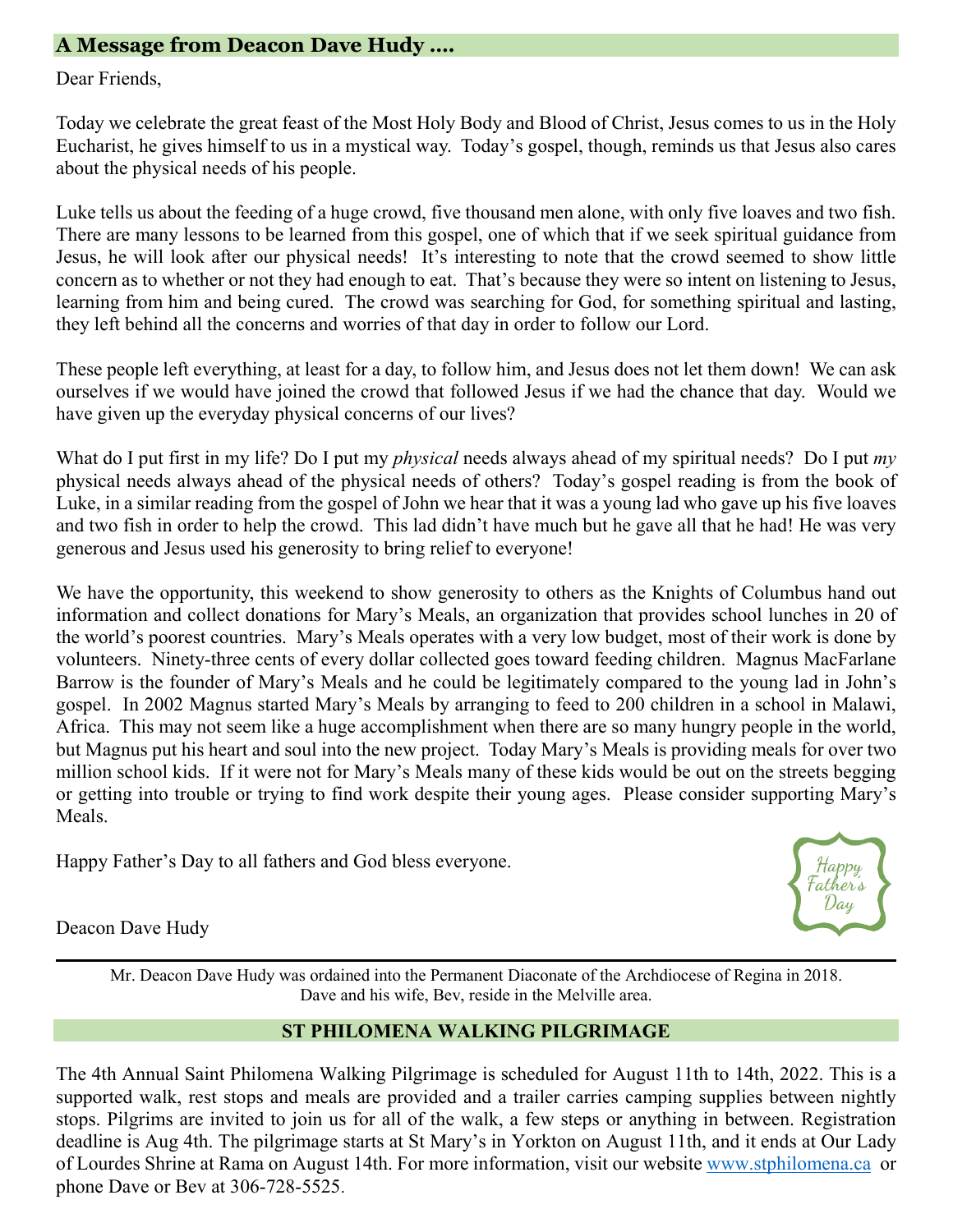

**We welcome into our Catholic Christian Community those who were baptized recently at St. Gerard:**

Mischa Baranosky Braydie Neibrandt

**May these children and their families experience joy and new life.**



### **Living Your Marriage as a Sacrament in the Catholic Church**

For various reasons, Catholics may find themselves in a civil marriage, in a marriage that took place before a non-Catholic minister without the knowledge or permission of the Catholic Church. Or the civil marriage was officiated by a Justice of the Peace. In time, some seek to have their marriages approved or "blessed" by the Catholic Church. When this can be accomplished, the ceremony that constitutes the marriage as a true sacramental union is called a "convalidation". A convalidation involves the willingness of both husband and wife to make a new act of the will to enter into a valid Catholic marriage. Because of the number of variables involved in convalidation situations, each convalidation case is unique.

For more information, please phone 306.782.2449 to arrange to meet with Father Louis.

### **SACRAMENT PREPARATION**

**PARENTS** – Do you have a child/children who are entering Grade 2 in September?

OR

Do you have children or youth who are older than Grade 2 but they have not received **First Reconciliation, Confirmation, or First Eucharist**?

There will be a Parent Information Meeting **Sunday, September 11th at 1:00 pm**.

Registrations are now being accepted. Please email the Parish Office [office@stgerard.ca](mailto:office@stgerard.ca) and register your child before Thursday, September 8th.



#### **News from the CWL**

The CWL Garage Sale will be Thursday, September 8, 9 am - 7 pm, and Friday, September 9, 9 am - 12 noon.

We will receive items for the sale after Tuesday, August 2nd. Large items are discouraged due to lack of space. If you are moving before this date and have items you would like to donate, contact Paulette 306-782-7923 to make arrangements.

We are looking for volunteers - both men and women to help set up on Monday, September 5 and Tuesday, September 6, and volunteers to work on Thursday and Friday. If you are able to volunteer your time on any or all of the days, please contact Paulette. Ladies of the parish are welcome to help. Pie and coffee will be available on Thursday and Friday. More information in the coming months.





**Bingos have been cancelled until further notice.**

June 18-19 Mary's Meals fundraising blitz

*If you are interested in joining the Knights, please call Keith @ 306.783.0963. [www.kofc-2031.ca](http://www.kofc-2031.ca/)*

#### **News from the Archdiocese of Regina**

#### **National Indigenous Peoples Day**

June 21 is National Indigenous Peoples Day. This is a day for all Canadians to recognize and celebrate the unique heritage, diverse cultures and outstanding contributions of [First Nations,](https://www.rcaanc-cirnac.gc.ca/eng/1100100013791/1535470872302) [Inuit](https://www.rcaanc-cirnac.gc.ca/eng/1100100014187/1534785248701) and [Métis](https://www.rcaanc-cirnac.gc.ca/eng/1100100014427/1535467913043) peoples. The Canadian Constitution recognizes these three groups as Aboriginal peoples, also known as Indigenous peoples.

Although these groups share many similarities, they each have their own distinct heritage, language, cultural practices and spiritual beliefs.

In cooperation with Indigenous organizations, the Government of Canada chose June 21, the summer solstice, for National Aboriginal Day, now known as National Indigenous Peoples Day. For generations, many [Indigenous peoples](https://www.rcaanc-cirnac.gc.ca/eng/1100100013785/1529102490303)  [and communities](https://www.rcaanc-cirnac.gc.ca/eng/1100100013785/1529102490303) have celebrated their culture and heritage on or near this day due to the significance of the summer solstice as the longest day of the year.

There are several events happening in our province: [www.canada.ca/en/canadian](http://www.canada.ca/en/canadian-heritage/campaigns/list-events.html)[heritage/campaigns/list-events.html](http://www.canada.ca/en/canadian-heritage/campaigns/list-events.html)

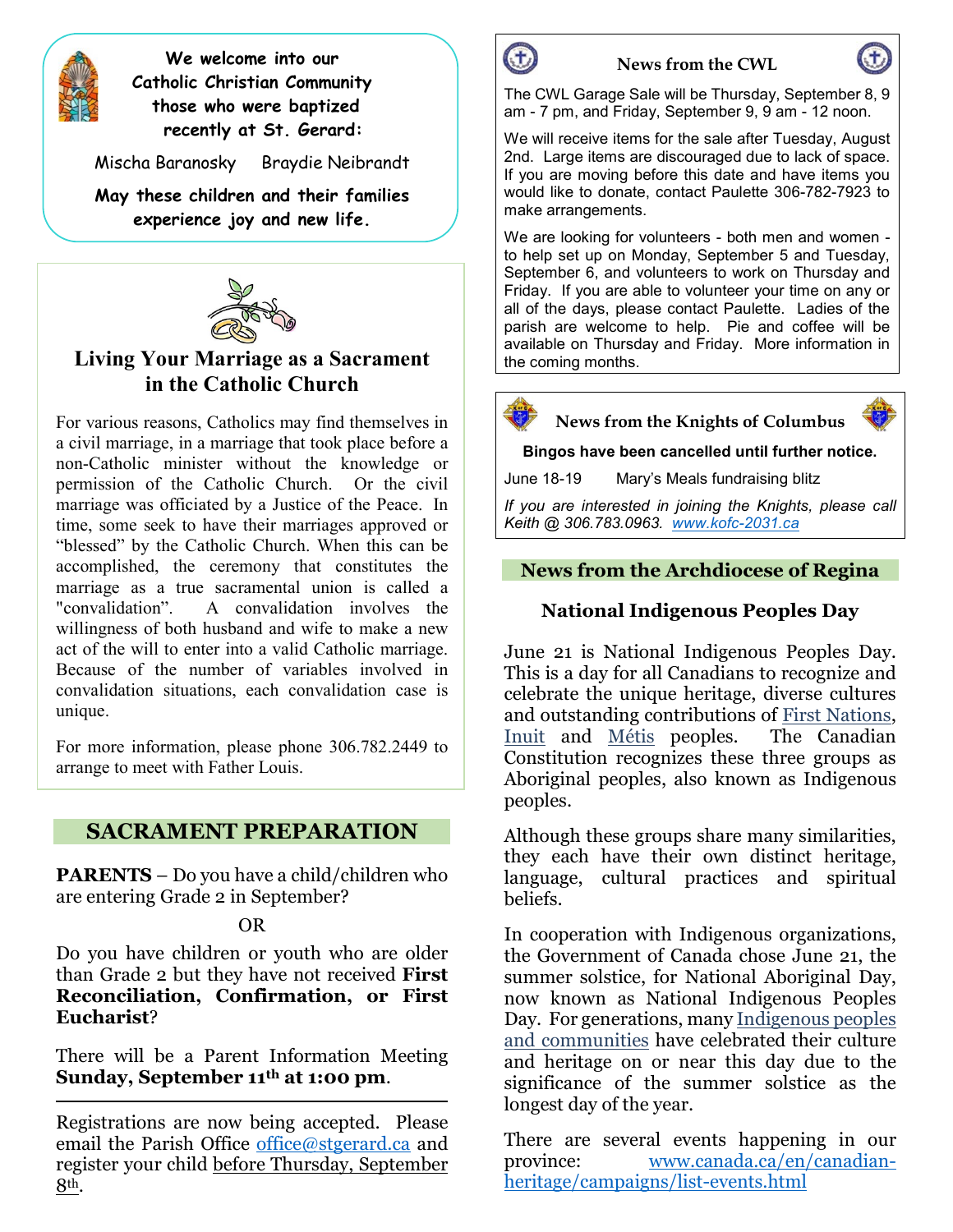

#### **Simple Yet Profound** *By Fr. Donald Willard, CSsR*

We're all aware of the need to nourish our bodies. The right nourishment comes from eating the right foods in

the right quantities at the right times. For example, a person can eat an entire chocolate cake right before he goes to bed. It may satisfy his hunger, but it will do little to nourish his body. A person who continues this practice for several weeks may start having difficulties with his physical health.

The same principle applies to spiritual nourishment. The key to proper spiritual nourishment is that we receive the right nourishment in the right quantities at the right time. For example, the living Word of God as found in Scripture offers nourishment, but if I try to read the entire Bible in one afternoon I probably won't retain much information or gain proper understanding. I may actually damage my spiritual well-being because of personal biases, misunderstanding, and poor interpretation.

So, what is the best balance of spiritual nourishment for the most effective and healthy spiritual life? I can think of no better example than the one we experience at Mass. In this celebration we find two tables, the table of the Word and the table of the Eucharist. The living Word of God is proclaimed, and we receive instruction in its meaning. We don't need a lot of Scripture in one setting; we need just enough to lead us to a spiritual insight for the day. The homily inspires and teaches us how the Word of God can transform our lives. Then we offer prayers and petitions, putting that Word into practice.

As we move to the table of the Eucharist, we bring forth gifts that symbolize our hopes, dreams, fears, thanksgivings, and memories. We give our lives to God, who through the power of the Holy Spirit transforms our gifts into the body, blood, soul, and divinity of Jesus Christ. A divine exchange has taken place.

Our life is given to God, and God gives us back the life of his son, Jesus Christ. We find our daily bread— spiritual nourishment in him. We are filled with divine life that transforms us into the fullness of who God wants us to be. Here we find the source of strength to witness in faith, hope, and charity and to nourish the world with the love of God.

Each time we approach the Eucharistic celebration, we are renewed, strengthened, enlightened, empowered, and transformed. It is spiritual nourishment from true spiritual food. The meal is simple and profound, but then again, that is how God always speaks to our hearts.

© 2022 Liguori Publications. Used with permission.

### **An Offering of the Hearts of Jesus and Mary**



O Jesus, only Son of God, only Son of Mary, I offer Thee the most loving Heart of Thy Divine Mother which is more precious and pleasing to Thee than all hearts.

O Mary, Mother of Jesus, I offer Thee the most adorable Heart of Thy Well-beloved Son, who is the life and love and joy of Thy Heart.



Blessed be the Most Loving Heart and Sweet Name of Our Lord Jesus Christ and the most glorious Virgin Mary, His Mother, in eternity and forever. Amen.

- St. John Eudes

### **The World Day of Prayer for Priests** June 24, 2022

Gracious and loving God, we thank you for the gift of our priests. Through them, we experience your presence in the sacraments.

Help our priests to be strong in their vocation.

Set their souls on fire with love for your people.

Grant them the wisdom, understanding, and strength they need to follow in the footsteps of Jesus.

Inspire them with the vision of your Kingdom.

Give them the words they need to spread the Gospel.

Allow them to experience joy in their ministry.

Help them to become instruments of your divine grace.

We ask this through Jesus Christ, who lives and reigns as our Eternal Priest. Amen.

### **ARE YOU MOVING THIS SUMMER?**

Whether it is near or far, please remember to **please notify the Parish Office** so that we can update



our parish records. Thanks! And if you are moving away, all the best to you in your new spiritual home!

### **THE WEEK AHEAD**

Mon. (20th): 7:00pm- Bible Study *– Lower Level* Tues. (21<sup>st</sup>): 7:30pm- Liturgical Committee Mtg.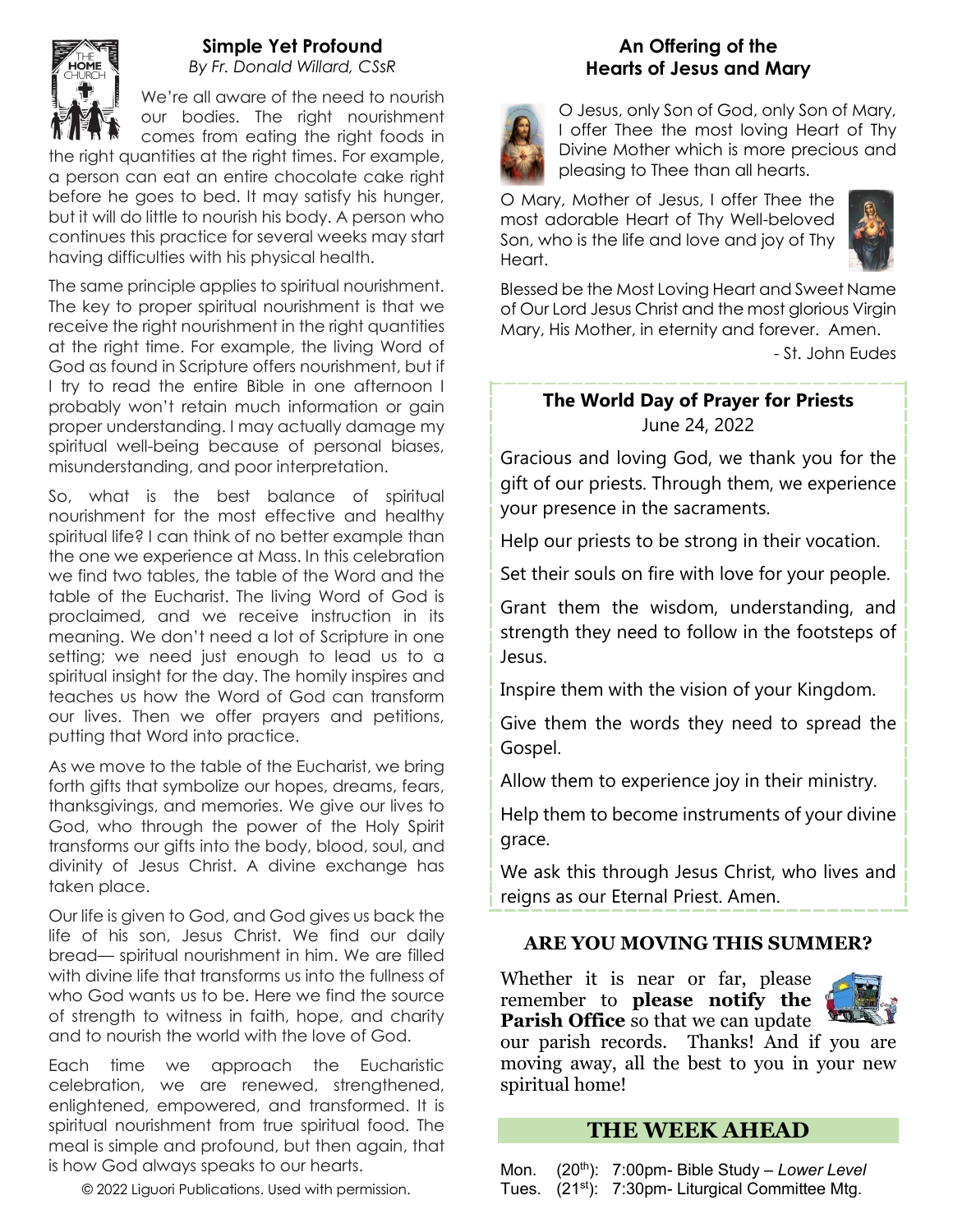### **YOUTH REFLECTION**

### **"The Body and Blood of Jesus"**

### **This Week...**

Meals can be special times. We celebrate with meals and we can create memories with meals. The blessing of Melchizedek is echoed in the blessing of Jesus at his last supper with his disciples. The great feeding of the crowd of five thousand is recorded in each of the four Gospels; an additional story of Jesus feeding a crowd of four thousand is told in Matthew's and Mark's Gospels. These are meals to remember!

The images that build the theme call our attention to the many ways that Jesus feeds our hungers, and the importance of sharing food with all who are hungry.

### **For Your Reflection**

An ancient African custom teaches that if a person feeds you, teaches you, or helps you in any way, then you are to speak highly of that person. Your words of praise keep alive the spirit of that person's goodness, so that it can continue to flow.

Criticizing teachers, parents, or coaches we dislike or disagree with is an easy practice to fall into. But they are usually the ones who care the most about us and who are trying to help us become better people.

- What are some good things you can say about your parents, teachers, or coaches?
- What are some good things your parents, teachers, or coaches could say about you?

When Jesus had his last meal with his closest friends, he asked them to remember him when sharing this special meal together.

- When you are at Eucharist, eating that special meal of Jesus' body and blood, how do you remember Jesus? What do you think about? Is your mind on Jesus, or are your thoughts usually floating somewhere else?

Excerpt from *In Touch With the Word, Cycle C for Ordinary Time,* St. Mary's Press, 2006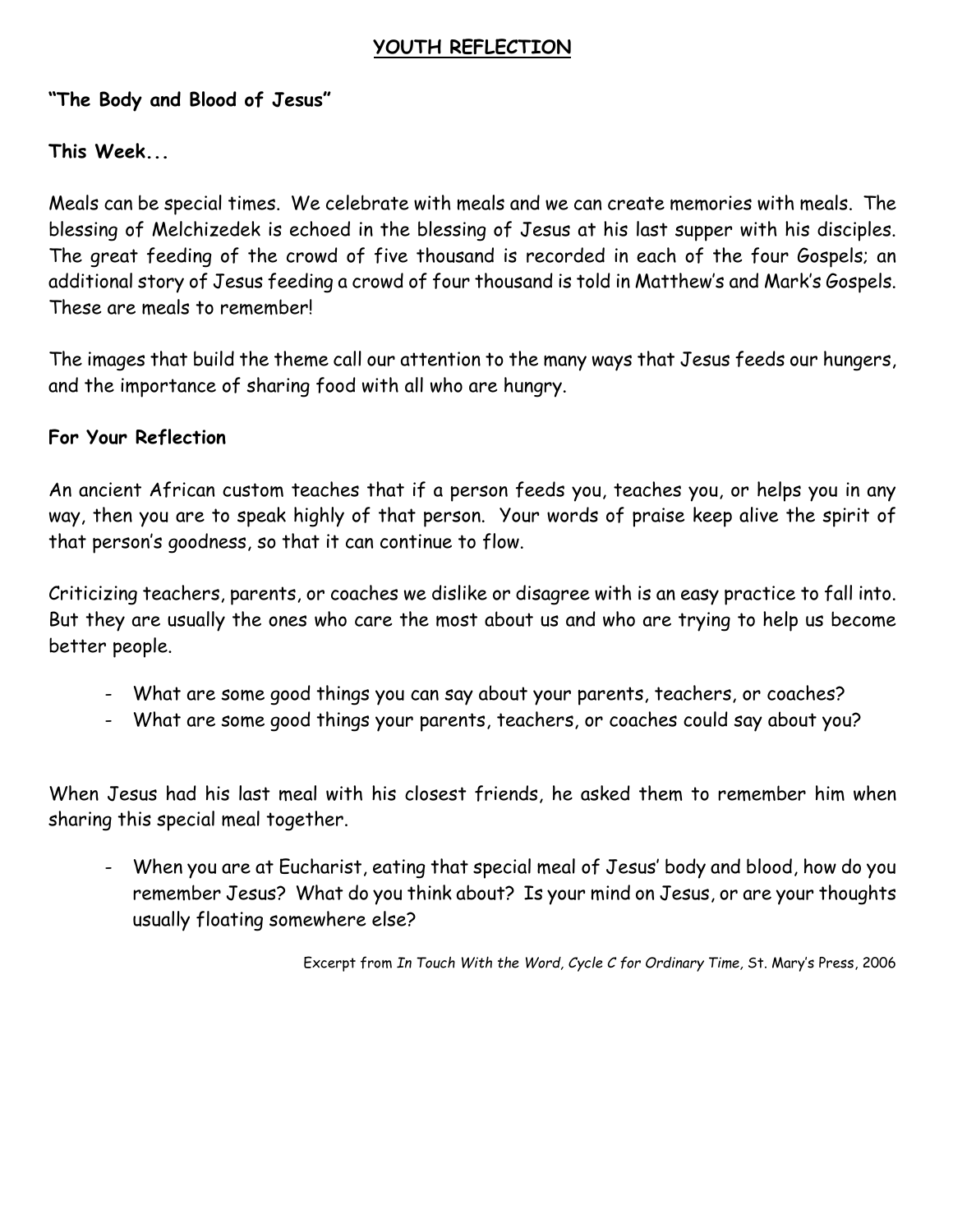### **CHILDREN/YOUTH/FAMILIES WHAT ARE YOU DOING THIS SUMMER?**

**Camp O'Neill, Round Lake** is accepting youth for summer camp, July 6–12. We also invite youth with special needs for a one-day camp on July 12 and families for camping on the same day, these camps are both free. For more information/to sponsor a youth please email [camponeill2020@gmail.com](mailto:camponeill2020@gmail.com) or phone Deacon Dave at 306 728 5525 or go to [www.camponeill.ca](http://www.camponeill.ca/)

**Medieval Madness; A Leadership Camp** Office of Youth and Young Adult Ministry will host a leadership camp this summer for teens. Join us for a medieval themed week of fun, faith, growth & community. Complete with Beach time, Sports, Archery, Music, Games, Talks, Nature, Campfires, Great Food and Important Conversations. Camps will be held at Glen Harbour Kids Camp which is located on the East side of Last Mountain Lake; about 40 minutes from Regina. To register, go to tiny.one/ArchCamp. For more information contact [oyyam@archregina.sk.ca.](mailto:oyyam@archregina.sk.ca) Dates: July 18- July 21 for those ENTERING Gr. 10-1st yr. University; July 25-July 27 for those ENTERING Gr. 7-9

**Kenosee Boys & Girls Camp** has outdoor adventures, canoes, swimming lessons, capture the flag, and campfire sing-alongs - it is camp the way you remember it! The Camp (in the beautiful Moose Mountain Provincial Park) is accepting registrations for their July camps. They offer three different camps throughout July: **Mighty Girls Camp** (July 10th–15th), **Co-ed Camp** (July 17th–22nd FULL & July 24th–29th), and **Cana Family Camp** (July 3rd–9th). During Cana Camp families can stay in one of our cabins or bring their camper. Camp consists of counsellor-led kid activities during the day, parent time and family time (Cana Camp), daily mass, and lots of fun and games for everyone! All of our camps focus on nature, spirituality, and fun!

Learn more and register [ONLINE](http://www.campkenosee.net/) or contact [campkenosee@gmail.com](mailto:campkenosee@gmail.com) or  $(306)$  550-1102.

**Camp Monahan** is gearing up for its 77th season of camping! Overnight and day camps available for ages 6 - 12, meet new friends and make memories that will last a lifetime! Canoeing, swimming, crafts, campfires, archery and so much more. We also have room in our senior programs that include a hike around Katepwa Lake, canoe down the beautiful Qu'Appelle river or work on your waterfront skills. Visit us at [www.campmonahan.ca](http://www.campmonahan.ca/)